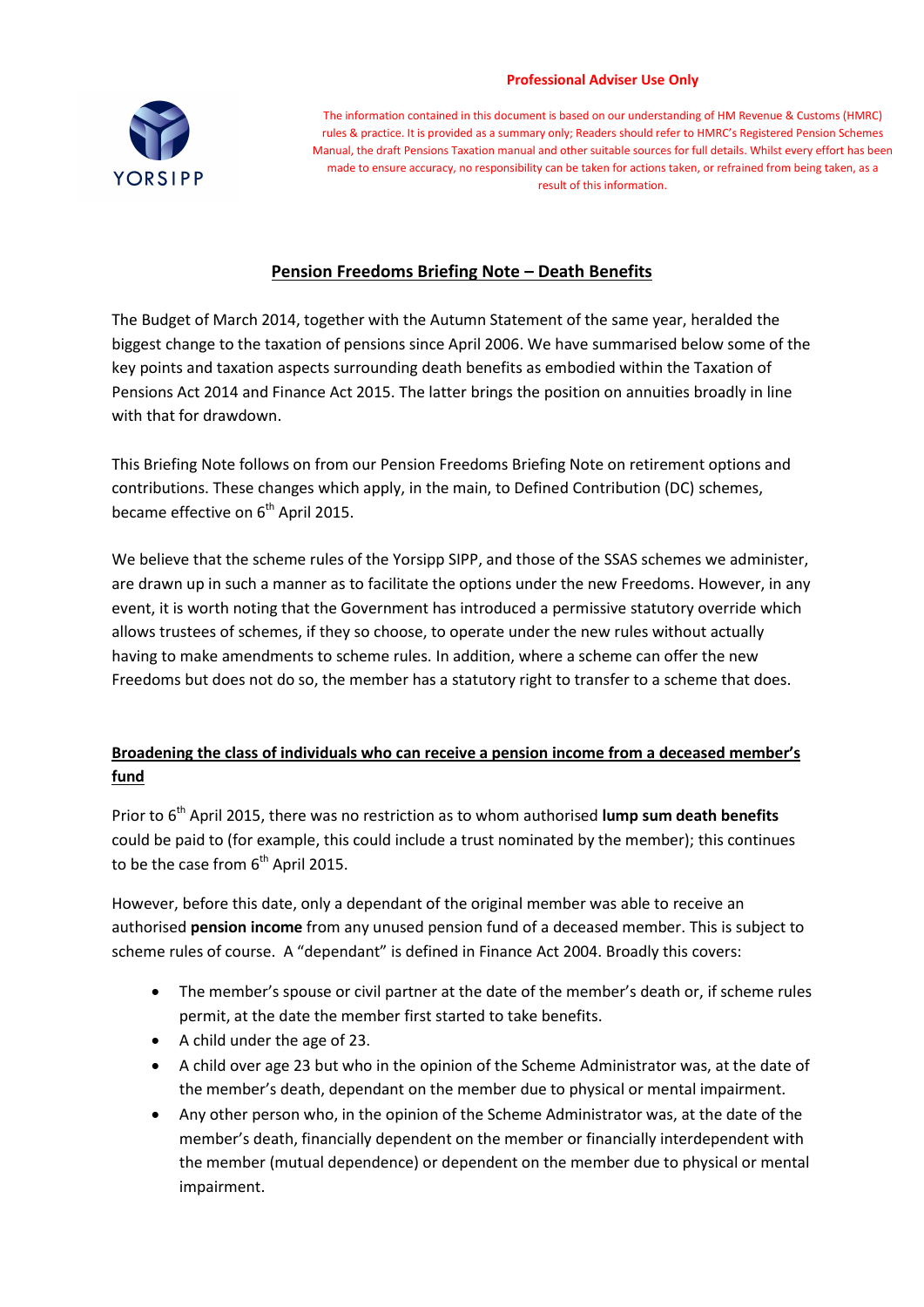With effect from  $6<sup>th</sup>$  April 2015, the class of beneficiary able to receive pension income from any unused pension fund following a **member's** death has been extended considerably. This can be any individual, including adult children & grandchildren, provided they fall into one of the following categories:

- Dependant (see above)
- Nominee

A **Nominee** can be any individual nominated by the member, or nominated by the Scheme Administrator who is not a dependant of the member. However, no individual nominated by the Scheme Administrator counts as a nominee at any time when there is a dependant of the member, or an individual or charity has been nominated by the member.

The legislation also introduces another class of beneficiary:

**Successor** 

A **Successor** can be any individual nominated by a Dependant, Nominee or Successor (beneficiaries) of the member, to receive any remaining funds on their death; or anyone nominated by the Scheme Administrator in such a situation. No individual nominated by the Scheme Administrator counts as a Successor of the beneficiary if there is an individual or charity nominated by the beneficiary.

This new broader definition allows unused pension funds, in theory, to be passed down through the generations from Successor to Successor.

The above illustrates the importance of ensuring up to date nominations/Expression of Wish forms are provided to the Scheme Administrator by members; and any beneficiaries following their death.

### **Scheme Administrator retains absolute discretion**

It is important to note that the Scheme Administrator / trustee of a Registered Pension Scheme should retain absolute discretion as to whom they pay death benefits. As outlined above, whilst the legislation restricts the class of beneficiary that can receive a pension income from any remaining fund, the Scheme Administrator retains the option of paying a lump sum death benefit to any person. If this was not the case, and nominations were legally binding on the Scheme Administrator, death benefits could potentially be included in deceased's estate **for Inheritance Tax purposes (IHT)\***. This could occur if a member had an unfettered right to bind the Scheme Administrator / trustees or had a power of nomination to dictate that they pay the death benefits to a specific person or their own estate.

### See HMRC guidance; *IHTM17052 – Pensions: IHT charges: general power over death benefits*

In summary, whilst a Scheme Administrator will invariably take into account the information contained within an Expression of Wish form, and most often than not follow this, they are not bound to do so.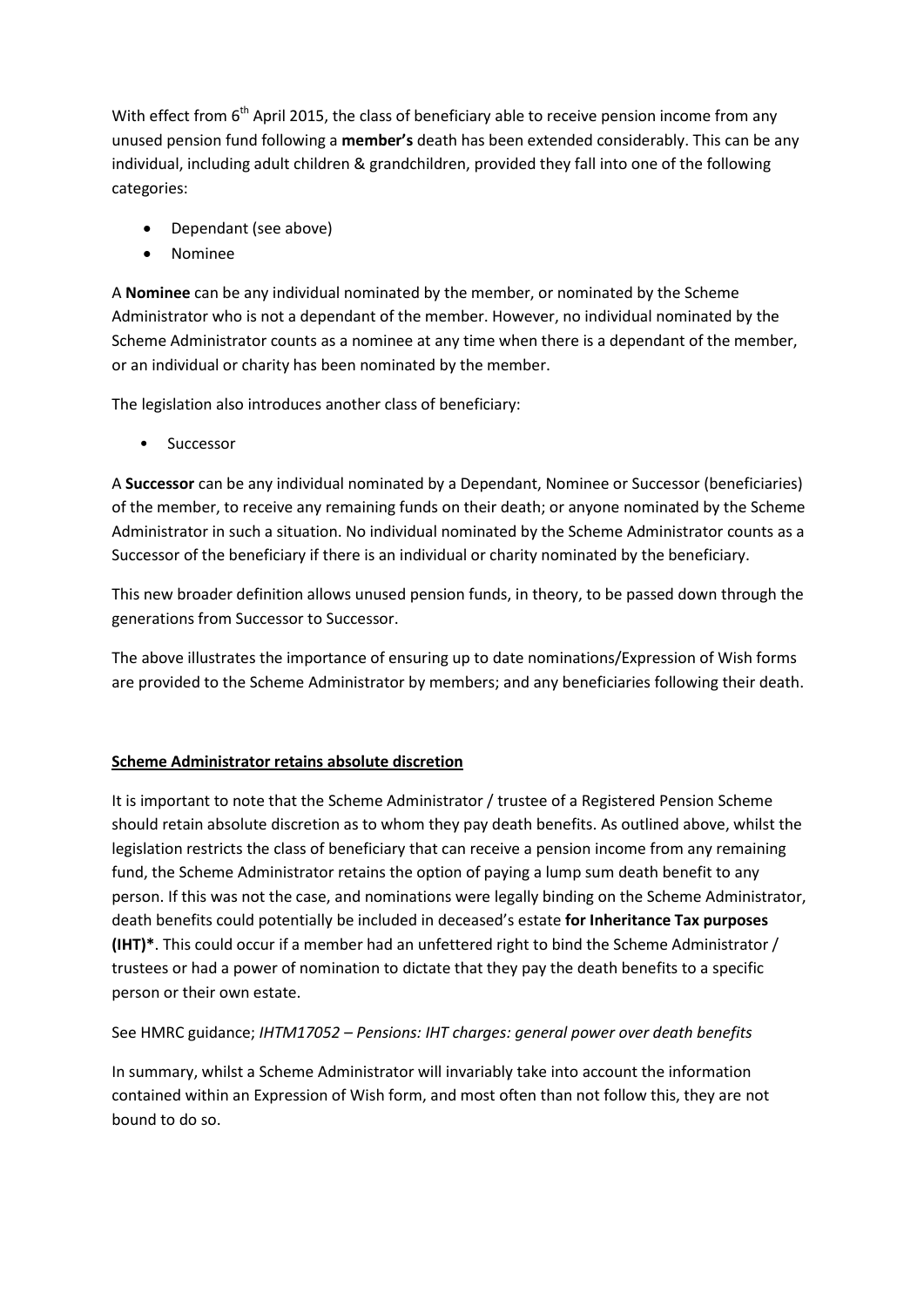$*$  In relation to IHT, the position post 5<sup>th</sup> April 2015 remains the same as previously. Pension death benefits will not normally be subject to this tax unless HMRC feels an action has been taken in particular circumstances to secure a tax advantage. A possible example may be abnormally large contributions in the two years prior to death where the member was in ill-health. This is a specialist area and appropriate advice should be sought for a client's given circumstances.

Any death benefits paid out a scheme to a recipient / beneficiary may of course subsequently form part of their estate for IHT purposes.

### **Changes to the taxation of death benefits from 6 th April 2015**

The key determinants pre  $6<sup>th</sup>$  April 2015 surrounding the taxation of DC funds on death were:

- Did the death occur pre or post crystallisation and,
- Did death occur post age 75.

The former factor has now largely disappeared with the latter being the key, but not only, driver.

It is worth noting that where reference is made below to the **Special Lump Sum Death Benefit Charge** (SLDBC) this has been reduced from 55% to 45% from 6<sup>th</sup> April 2015. It has been confirmed that this will apply at the recipient's marginal rate of income tax from  $6<sup>th</sup>$  April 2016.

## **Uncrystallised funds/flexi-access drawdown funds/capped drawdown funds – death benefit options & taxation – Pre Age 75**

On the death of the original pension scheme member pre age 75:

- Death benefits can be paid to any recipient as an authorised lump sum\*\*. A Charity Lump Sum Death Benefit cannot be paid from uncrystallised funds or where there is a surviving dependant of the original member.
- Only beneficiaries falling into the categories detailed above (dependants and nominees) can receive an authorised pension income\*\*\*. If no nomination has been made the scheme administrator can nominate a successor to receive income.
- Dependants may receive an authorised pension income even when no nomination / Expression of Wish exists.
- There can be more than one recipient / beneficiary.
- Where benefits are designated to a recipient or beneficiary within a two-year period, benefits will be paid free of tax; whether taken as an authorised lump sum or pension income.
- Subject to the restrictions outlined, eligible recipients will be able to choose how to receive their benefits.
- **Uncrystallised funds** designated to a beneficiary within the two year period, will be **subject to a Lifetime Allowance Test** with any LTA charge payable at either 55% (lump sum taken) or 25% (income taken). There can be multiple post-death BCEs; e.g. where there are multiple beneficiaries, and any LTA charge is apportioned appropriately.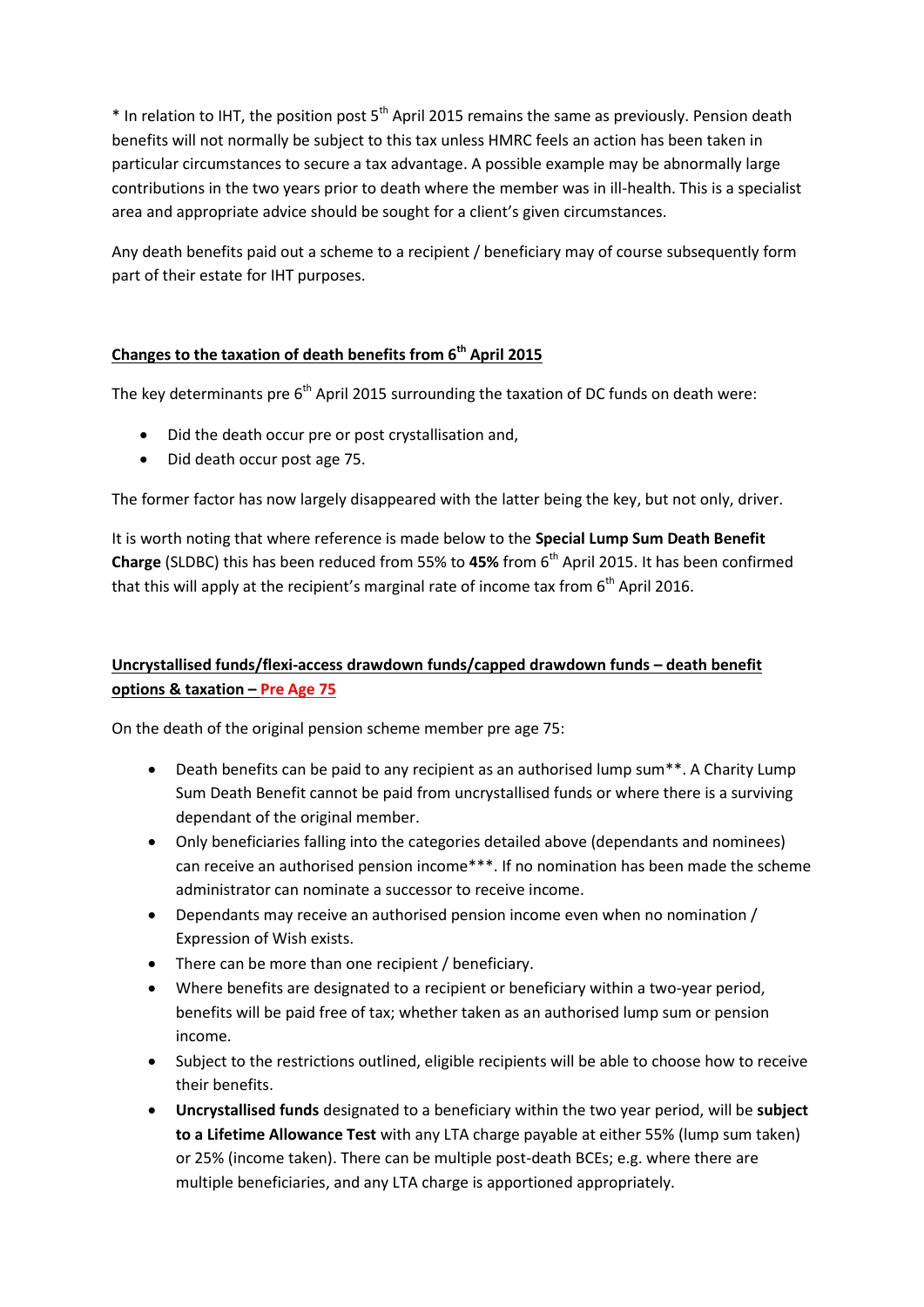- The liability for any lifetime allowance charge falls directly on the recipient, dependant or nominee as applicable. This may cause a cash flow problem where income as opposed to a lump sum is taken.
- For the purposes of testing against the LTA, uncrystallised funds paid as a lump sum are subject to BCE 7. Two new BCEs have been introduced BCE 5C and BCE 5D which apply where uncrystallised funds are designated to a beneficiaries (dependant or nominee) flexiaccess drawdown plan or annuity respectively.
- Uncrystallised funds designated **after the two year period**; a.) Will not be subject to a Lifetime Allowance Test and b.) Will be subject to the SLSDBC if taken as a lump sum, or the recipient's marginal rate of income tax if taken as an income.
- The two year period for designating funds to a beneficiary begins upon the earlier of the day the scheme knew of the member's death, or when they could have reasonably been expected to have known it.
- **Crystallised funds** will **not be subject to an LTA test.**
- Crystallised funds designated after the two year period will be subject to the SLSDBC if taken as a lump sum, **but** still paid free of income tax if taken as an income.

The position on an **annuitant's** death broadly follows the above on or after 6<sup>th</sup> April 2015, subject to the terms of the actual annuity contract at outset. For example, value protection may afford an authorised lump sum death benefit and a survivor's annuity can be paid to a broader class of beneficiary. Similar considerations apply to a **Scheme Pension** set up under a DC Scheme.

# **Uncrystallised funds/flexi-access drawdown funds/capped drawdown funds – death benefit options & taxation – From Age 75**

On the death of the original pension scheme member:

- Death benefits can be paid to any recipient as an authorised lump sum\*\*. This will be subject to the SLSDBC.
- A Charity Lump Sum Death Benefit cannot be paid where there is a surviving dependant of the original member (this is not subject to the SLSDBC).
- Only beneficiaries falling into the categories detailed above (dependants and nominees) can receive an authorised pension income\*\*\*. This income will be taxed at the beneficiary's marginal rate of tax. If no nomination has been made the scheme administrator can nominate a successor to receive income.
- Dependants of the **original** member may receive an authorised pension income even when no nomination / Expression of Wish exists.
- There can be more than one recipient / beneficiary.
- Death benefits will not be subject to a test against the Lifetime Allowance (any unused funds will have been tested at age 75, and any charge due deducted from the fund at that point).

The position on an **annuitant's** death broadly follows the above on or after 6th April 2015, subject to the terms of the actual annuity contract at outset. For example, value protection may afford an authorised lump sum death benefit and a survivor's annuity can be paid to a broader class of beneficiary. Similar considerations apply to a s**cheme pension** set up under a DC Scheme.